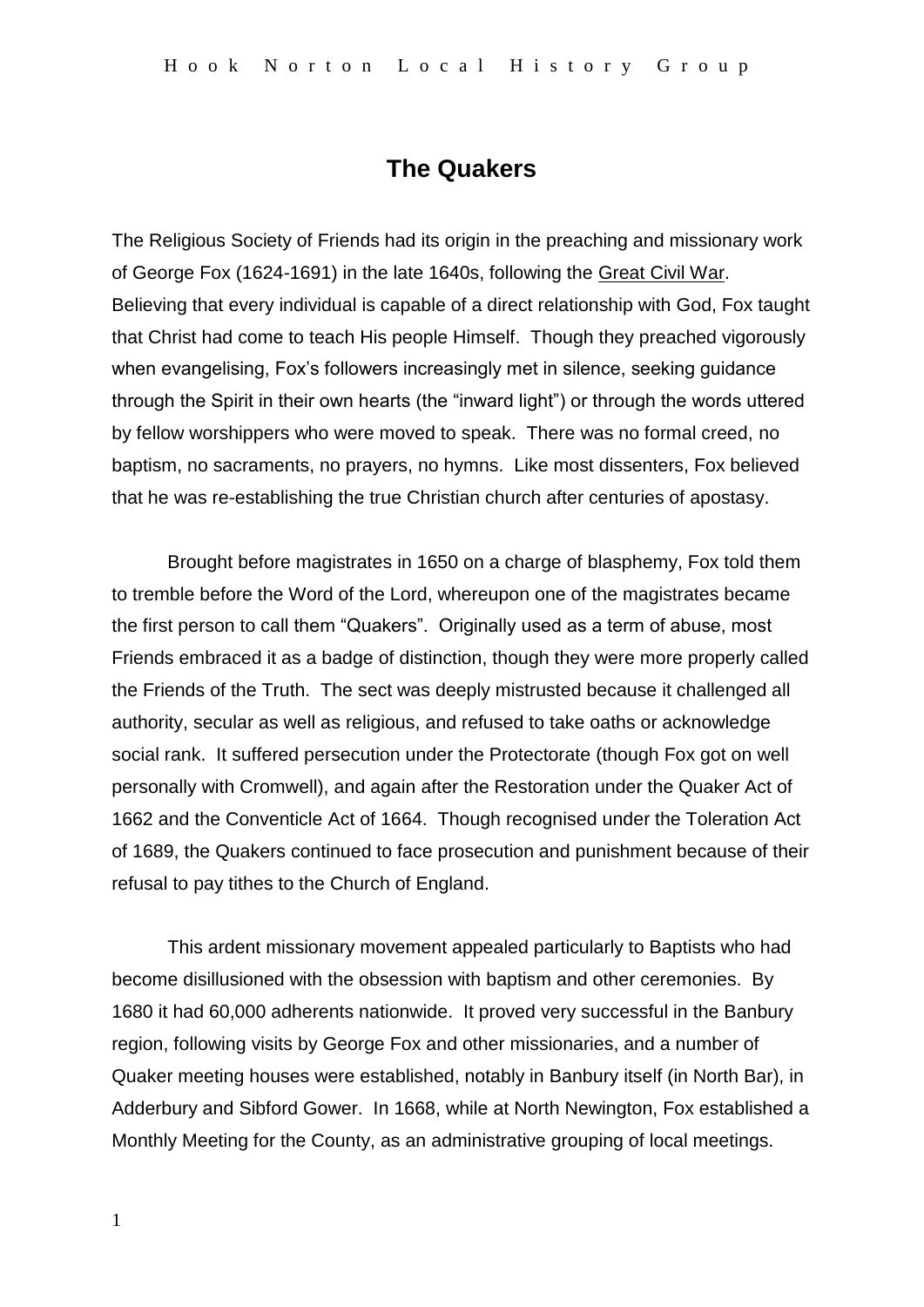That same year, 1668, the Friends met for the first time in Hook Norton. Prominent members were numbered among the more active in the region and suffered for non-payment of tithes. An ecclesiastical survey counted eighteen Quakers here in 1683. In 1704 they built a Meeting House in Southrop, the first nonconformist building in Hook Norton. It stood next to Southrop House (O.S. grid reference SP 358328). The property was sold to the Quaker trustees by Richard Parkes, an ironmonger from Wednesbury in Staffordshire, who owned Southrop House. There was no burial ground, but in 1752 Samuel Parkes, Richard's grandson, added a strip of land, a narrow walled yard in front of the building, that was used as a passage to "the House of Worship".



These plans and drawings are taken from David M. Butler, *The Quaker Meeting Houses of Britain* (London: Friends Historical Society, 1999), vol. 2, page 500.

During the eighteenth century the Quakers lost their drive to convert the world and became increasingly a closed community of those born to the faith. They were well-known for their plain dress and pacifism, as well as their honest, plain dealing and artisanal skills. By the nineteenth century a local industry had developed making poke bonnets, which were then fashionable, some "for the many local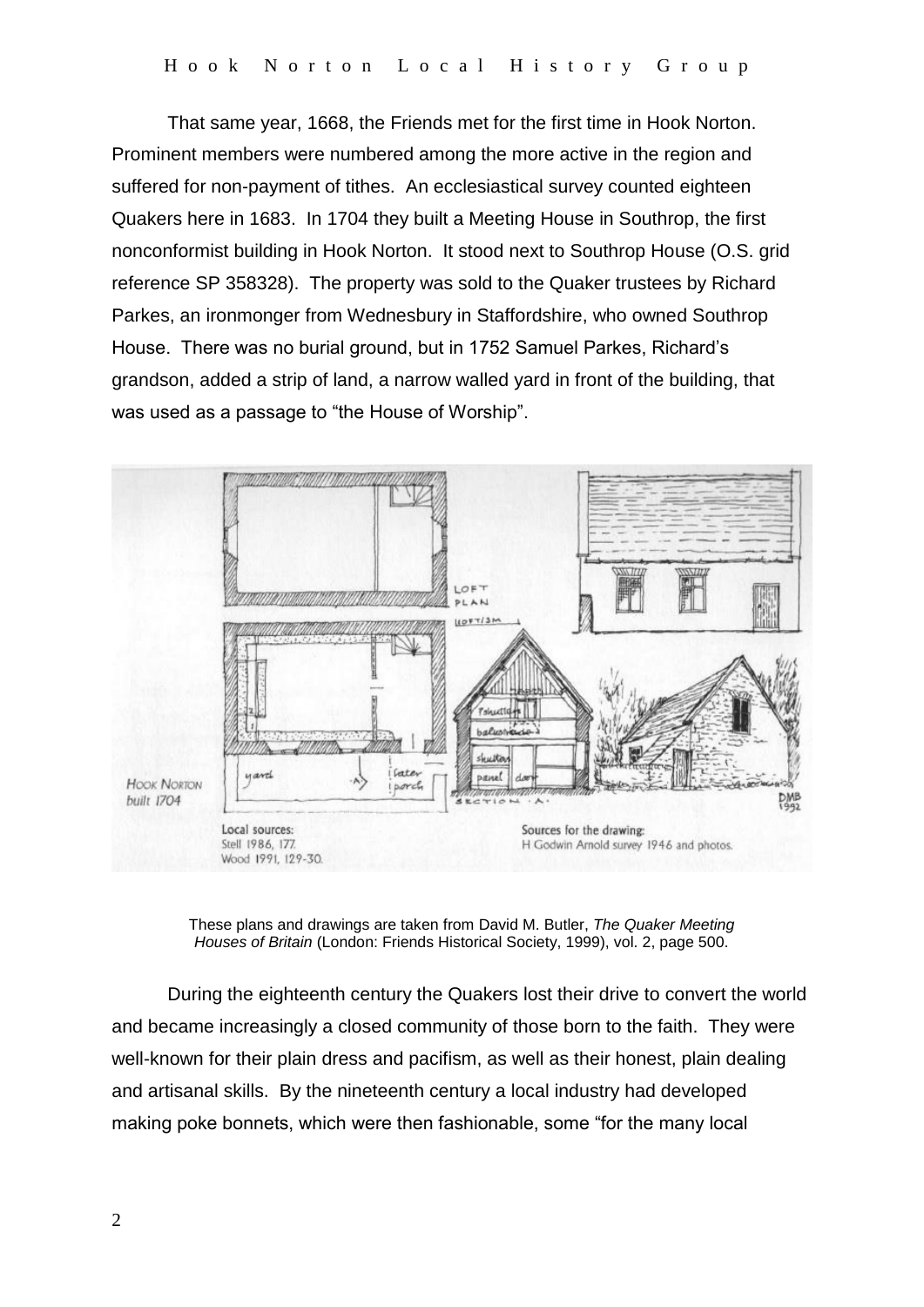Quaker ladies" in the region.<sup>1</sup> Still they were subject to legal harassment for refusing to pay tithes to the established church. In 1835, for example, the Hook Norton church rate wardens seized a silver cream jug, valued at 10 shillings, from a prominent local Quaker, and in 1849 took three silver spoons worth 10s 3d from the same man.<sup>2</sup>

After 1700 the North Oxfordshire Quakers produced some excellent clockmakers, notably in Sibford and Adderbury, who became widely appreciated for the distinctive style of their iron posted hoop and spike clocks, with distinctive ring and zig-zag engraved dials. One Banbury Quaker watch and clockmaker, John Paine (born 1801) produced less distinctive, rather more standard clocks, some with delicate painted faces. Sometime between 1824 and 1826 he moved to Hook Norton and became prominent in the local Meeting, representing it at the regional Monthly Meeting. Then in 1851 the Quakers disowned him not only for failing to meet his just business debts of about £200, but also for appropriating Quaker funds entrusted to him and using them for his own purposes!<sup>3</sup>

By the nineteenth century numbers were in decline and many Quakers turned to other sects. The Census of 1851 showed only eleven people attending the Quaker service in Hook Norton on census Sunday. Towards the end of the century the denomination, like others, became more involved in mission work. In Hooky, for a few years after 1883, they started holding Meetings for Worship in a nearby barn (presumably larger than the Meeting House) for the men constructing the Cheltenham to Banbury Railway; "they were well attended by villagers, but not many railway workers". About the turn of the century there was also some adult education work conducted in both private homes and the Meeting House, but on a small scale and probably short-lived.

1

<sup>1</sup> This and subsequent contemporary quotations from Quaker records are taken from Jack V. Wood, *Some Rural Quakers: A History of Quakers and Quakerism at the Corners of the Four Shires of Oxford, Warwick, Worcester and Gloucester* (York: William Sessions, 1991), pages 103, 129-130.

<sup>2</sup> Marshall, *Quaker Clockmakers*, page 174.

<sup>3</sup> Ibid, 174. Paine continued to be identified as a clock and watchmaker in Hook Norton until 1869. *Post Office Directory for Oxfordshire* (1869), page 879.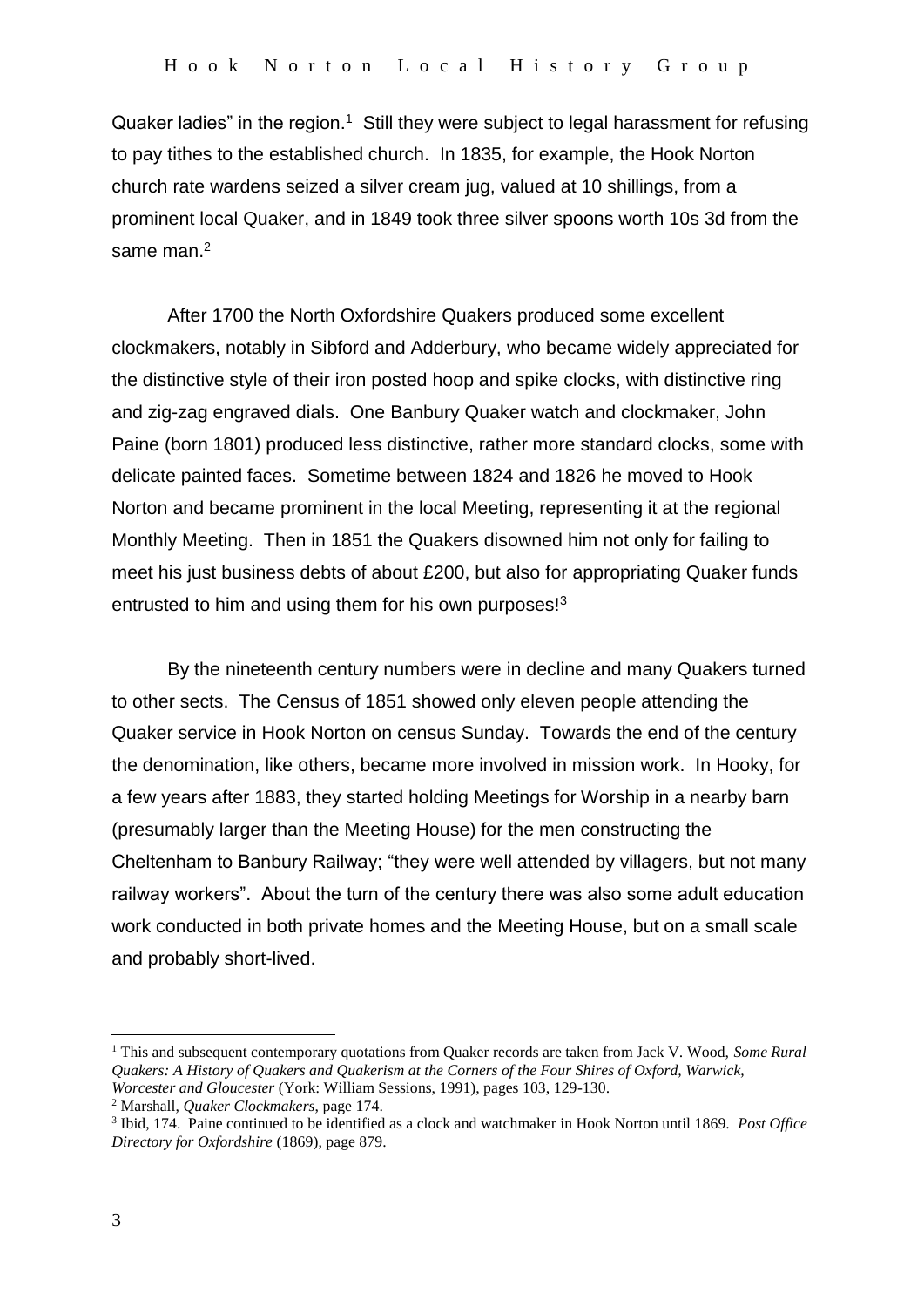In 1888 the Meeting was discontinued and the Primitive Methodists rented and maintained the Meeting House, though the Friends reserved the right to use it. In 1893 the Meeting re-opened until 1897, and re-opened again in 1905 for five more years. Between 1914 and 1932 there was a Meeting about once in every five weeks with about 20-25 people present. In 1932 the Meeting was finally discontinued, though the Meeting House survived until 1950 when it was demolished as unsafe and the site later sold.

There are several Quakers now living in Hook Norton, as part of the Banbury and Evesham Area Quaker Meeting. In the past some attended Meeting in Banbury (where the Meeting House is the oldest extant place of worship in the town) and now most worship in Sibford Gower where a new, larger Meeting House was built in 1864 because the original was too small to accommodate both local Friends and scholars of Sibford School. The school had been started in 1842 as a co-educational boarding school for the children of Friends who had "married out" (i.e., married other than a Quaker), though nowadays it is open to both day pupils and boarders, of all faiths and none.

There are fine examples of surviving Meeting Houses in the locality that are worth visiting: many are normally locked, though Sibford Gower is open during the day. The old Meeting House at South Newington is now the village hall and is well preserved. The finest examples of unspoiled seventeenth-century Meeting Houses are Adderbury and Ettington; they would be best visited by attending Meeting for Worship on a Sunday.

## **© Donald Ratcliffe**

(with generous help from Tim Yeomans and especially Frank Cookson)

## **References:**

Jack V. Wood: *Some Rural Quakers: A History of Quakers and Quakerism at the Corners of the Four Shires of Oxford, Warwick, Worcester and Gloucester* (York: William Sessions, 1991).